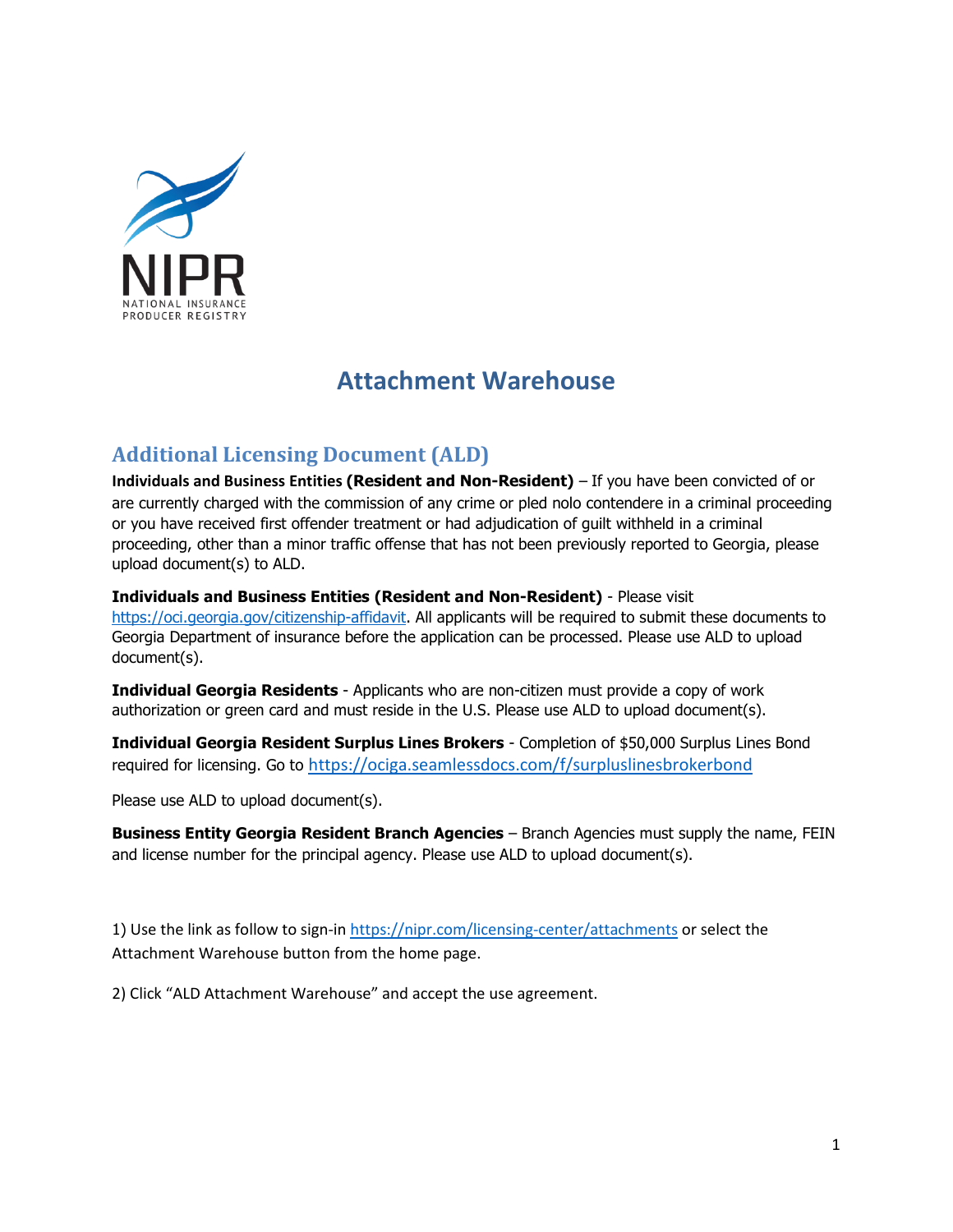

Use Additional Licensing Documents (ALD) if you need to submit documents to the state insurance departments for any pending uniform application/renewal.

Things you can do with ALD:

View previously entered documents file(s) for any application type. Associate a document file to a different application type. Add a new document type to an application type.

**Additional Licensing Documents** 

3) A customer can use either one of the sign-in option and get access to the ALD.



4) Click Edit, and then enter the Phone number and Business email. After the information has been edited or confirmed, you will need to click on 'continue'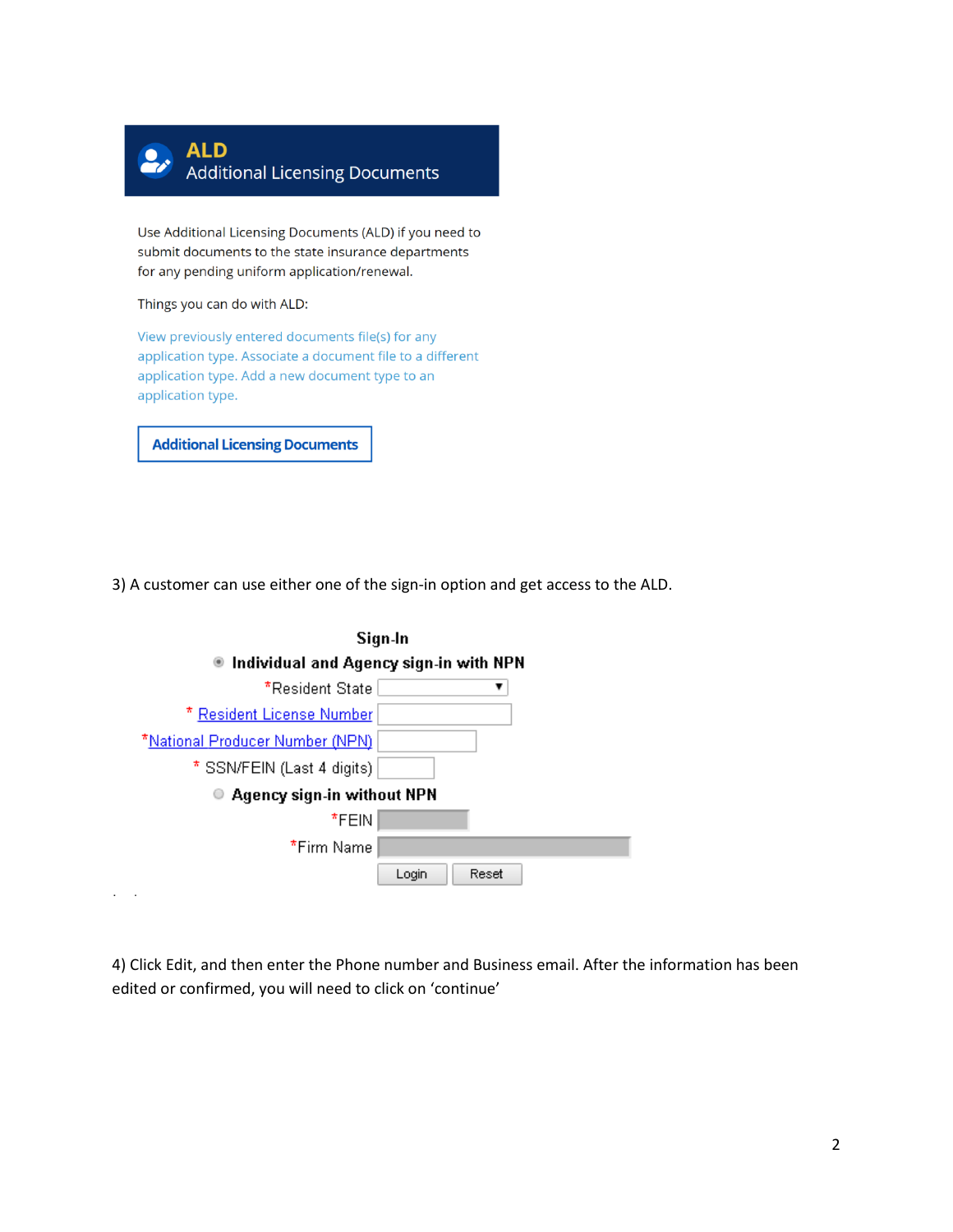| Enter or Verify Producer's Contact Information. |
|-------------------------------------------------|
| *Business Phone Number<br>$\qquad \qquad$       |
| <b>Alternate Phone Number</b>                   |
| *Business email address                         |
| Alternate email address                         |
| Fax<br>-                                        |
| Edit<br>Continue                                |

5) You will see current documents already on file, if not; click "Add New Document" to start adding. (You can choose either the upper or lower button.)

| new document to the warehouse press the "Add new document" button.<br>* You can <b>NOT</b> delete or update documents once they are submitted. | <b>Add New Document</b>                   | Below are the file(s) you have previously submitted to the attachment warehouse. If you wish to add a                                                                                       |
|------------------------------------------------------------------------------------------------------------------------------------------------|-------------------------------------------|---------------------------------------------------------------------------------------------------------------------------------------------------------------------------------------------|
| uploaded, click on the Document Name.                                                                                                          |                                           | The list below reflects Additional Documents as they currently appear in the NIPR Attachments<br>Warehouse application. To view an Additional Document as it appeared when the document was |
| <b>Attachment Warehouse - Additional Documents:</b>                                                                                            |                                           |                                                                                                                                                                                             |
| <b>Link to Document</b><br><b>Application Type</b><br><b>Document Type</b>                                                                     |                                           |                                                                                                                                                                                             |
| <b>Attachment Warehouse - Background Questions:</b>                                                                                            |                                           |                                                                                                                                                                                             |
| <b>Application Type</b>                                                                                                                        | In Response to                            | <b>Link to Document</b>                                                                                                                                                                     |
| <b>Attachment Warehouse - Reporting Of Actions:</b>                                                                                            |                                           |                                                                                                                                                                                             |
| <b>Application Type</b>                                                                                                                        | <b>Link to Document</b><br>In Response to |                                                                                                                                                                                             |
|                                                                                                                                                | <b>Add New Document</b>                   |                                                                                                                                                                                             |

6) Accept the user agreement on the next page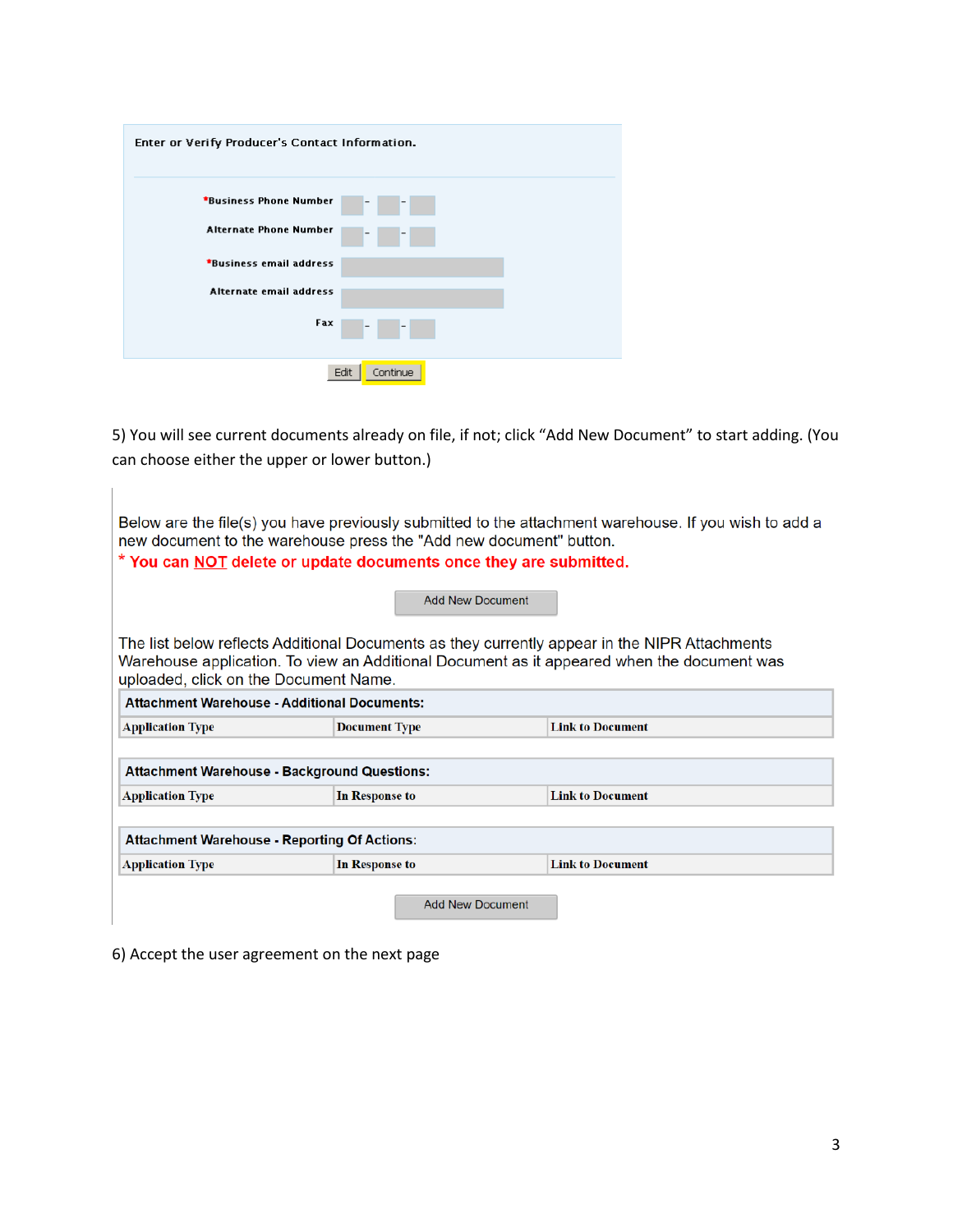7) Select if who is submitting the document.

| -Select whether you are :-<br><b>O</b> Producer | $\bigcirc$ Producer's Authorized Submitter |  |
|-------------------------------------------------|--------------------------------------------|--|
|                                                 | <b>Back</b><br>Continue                    |  |

8) Fill out the information on the page and upload the Document.

Use this screen to upload Additional Documents. Once a document is uploaded to the Attachments Warehouse application, it cannot be edited or deleted.

| * Document Type: Nothing selected        | $\checkmark$                                               |
|------------------------------------------|------------------------------------------------------------|
| * Application Type: Nothing selected     | $\checkmark$                                               |
| Document Description by Producer:        | (250 maximum characters including spaces and punctuation.) |
| * Producer's Information for Regulators: | (600 maximum characters including spaces and punctuation.) |
|                                          | * Document to Upload: Choose File No file chosen           |
| required                                 | <b>Attach Document</b><br><b>Back</b>                      |
|                                          |                                                            |

#### **\*\*\*Document Type**

- *Fingerprint receipt*
- *Proof of Bond/Proof of Financial Responsibility*
- *Proof of Legal Status/work Eligibility*
- *Proof of Secretary of State Registration*
- *State Criminal Background Report*
- *Other*

### **Background Questions Supporting Documents (BQSD)**

This section of the attachments warehouse if for uploading documents related to a yes response to a uniform background question on a pending application. Customers may not upload documents related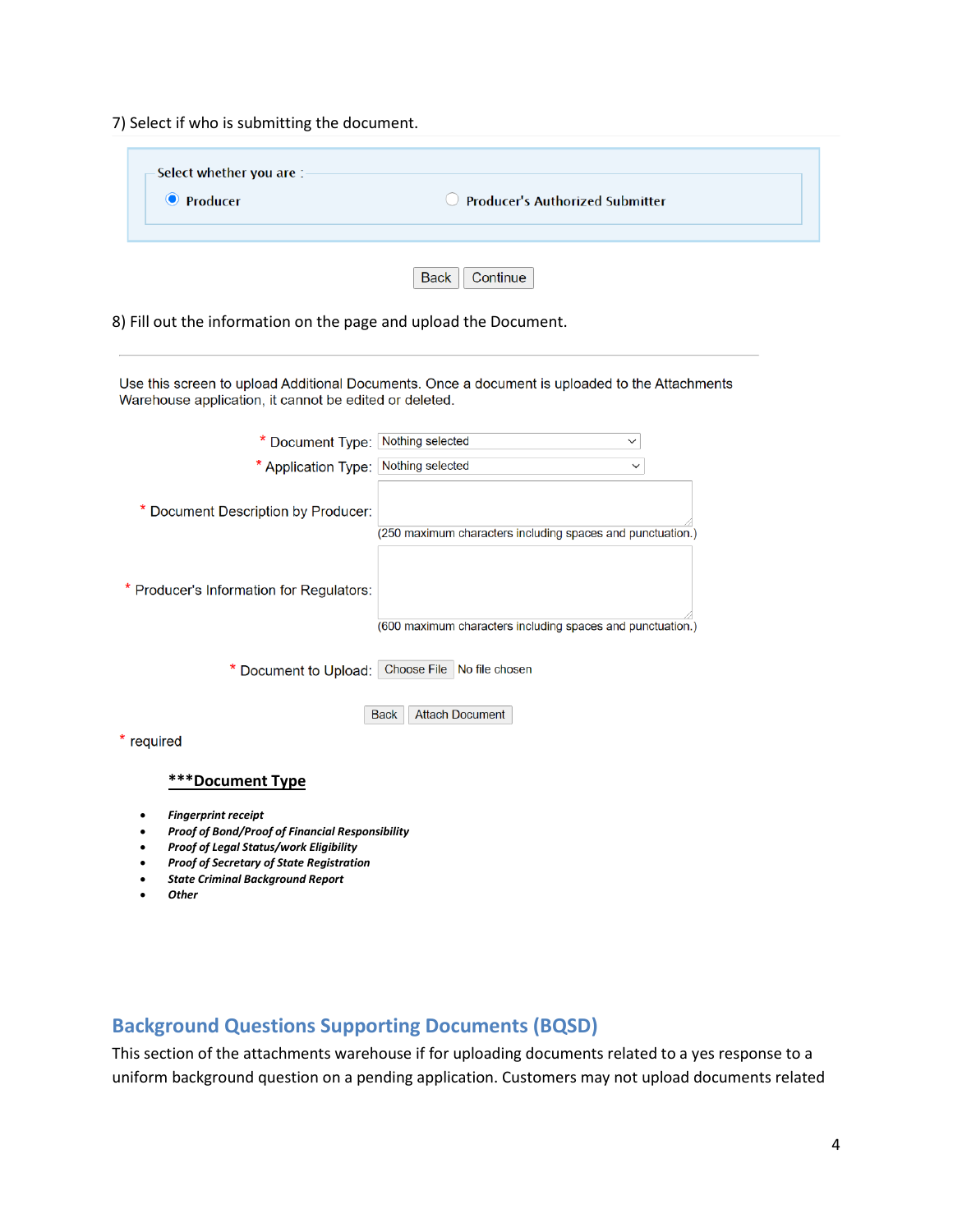to a non-uniform (state specific) background question. Customer may not upload additional state documents such as fingerprints, proof of citizenship, background checks, etc.

1) Use the link as follow to sign-in<https://live-nipr-cms.pantheonsite.io/licensing-center/attachments> or select the Attachment Warehouse button from the home page:

| <b>Licensing Center</b>                                                                                                                                                | <b>Learn More</b>                          |
|------------------------------------------------------------------------------------------------------------------------------------------------------------------------|--------------------------------------------|
| NIPR's Licensing Center is a one-stop resource with everything you need to know about<br>obtaining, renewing and managing producer and adjuster licenses through NIPR. |                                            |
| <b>State Requirements and</b><br>Contact Information                                                                                                                   | <b>Apply</b> for a New License             |
| <b>Add</b> a Line of Authority                                                                                                                                         | <b>Renew</b> an Existing<br>License<br>(C) |
| <b>Change</b> Contact<br>Information                                                                                                                                   | <b>Attachment Warehouse</b>                |

<sup>2)</sup> Click "BQSD Attachment Warehouse" and accept the use agreement.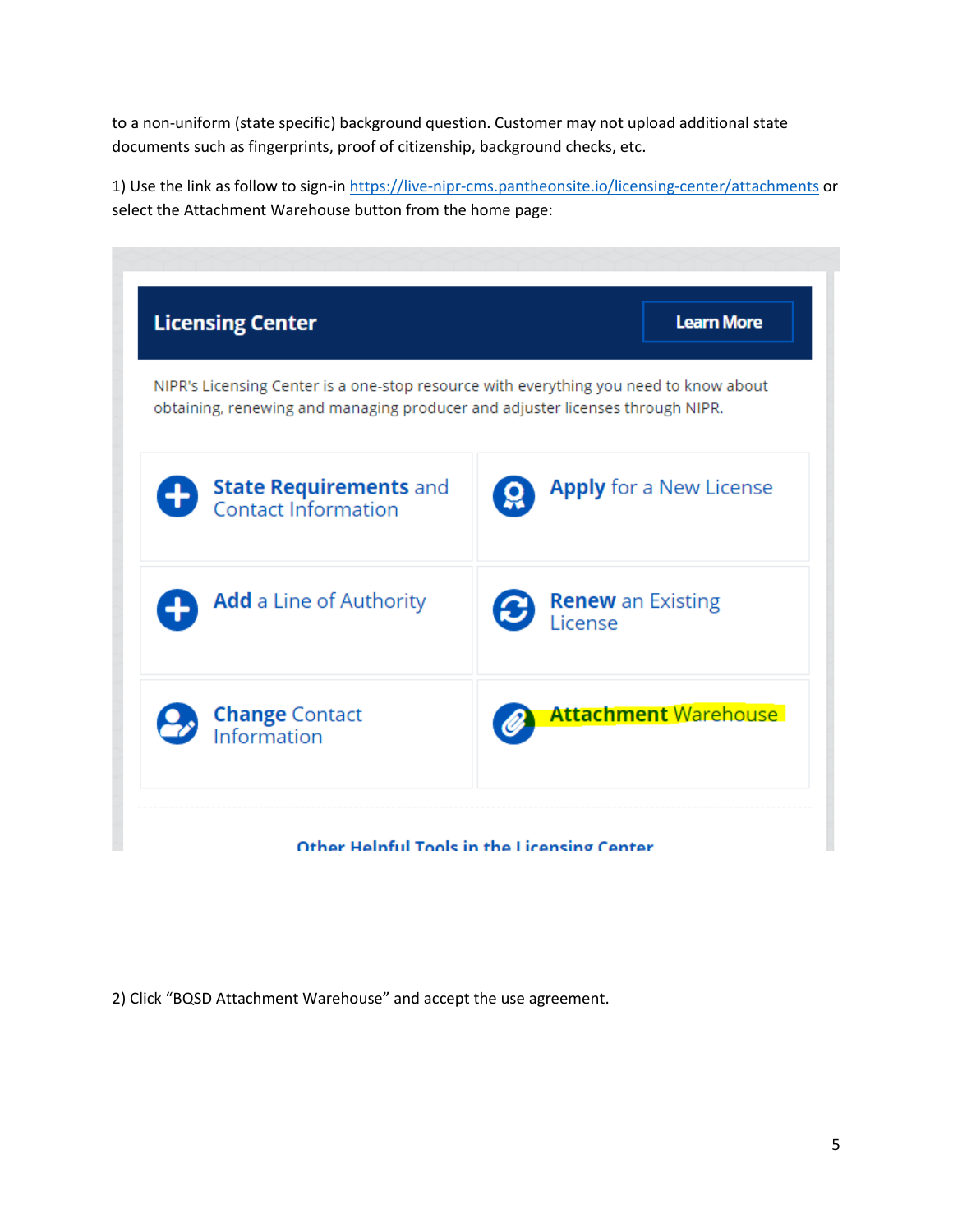

3) A customer can use either the top half or the bottom half to sign-into attachment warehouse.

| $\odot$ Individual and Agency sign-in with NPN                                       |  |
|--------------------------------------------------------------------------------------|--|
| *Resident State                                                                      |  |
| * Resident License Number                                                            |  |
| National Producer Number (NPN)                                                       |  |
| * SSN/FEIN (Last 4 digits)                                                           |  |
|                                                                                      |  |
| 0.<br>Individual and Agency sign-in without NPN or<br><b>Resident License Number</b> |  |
| *SSN or FEIN                                                                         |  |
| *Firm or Last Name                                                                   |  |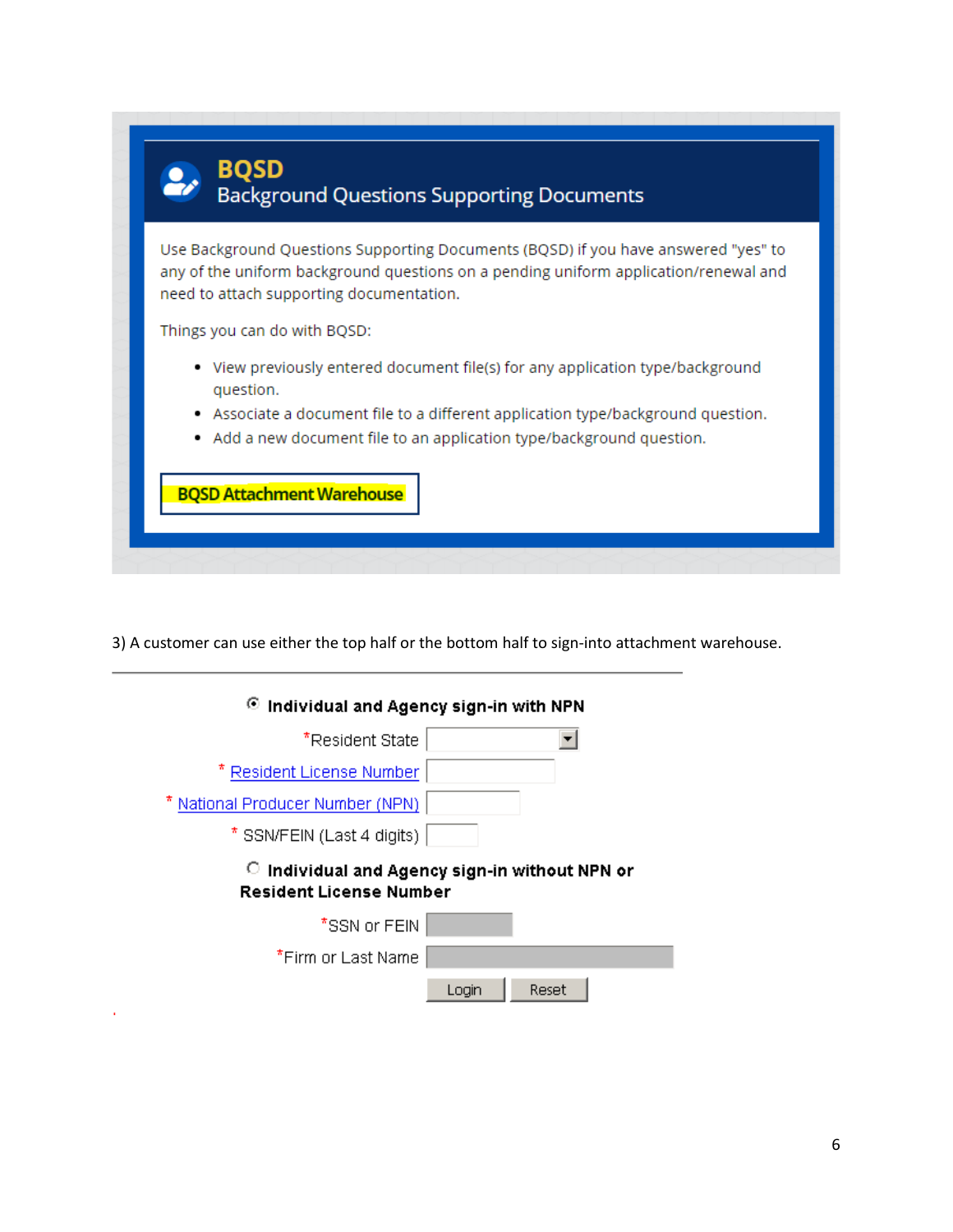| Enter or Verify Producer's Contact Information. |
|-------------------------------------------------|
| *Business Phone Number                          |
| <b>Alternate Phone Number</b>                   |
| *Business email address                         |
| Alternate email address                         |
| Fax<br>$\qquad \qquad -$                        |
| Edit<br>Continue                                |

5) Click Edit, then enter the Phone number and Business email. Afterwards hit "continue"

5) You'll see current documents already have on file, if none; click "Add New Document" to start adding. (You can choose either the upper or lower button.)

Below are the file(s) you have previously submitted to the attachment warehouse. If you wish to add a new document to the warehouse press the "Add new document" button.

### \* You can NOT delete or update documents once they are submitted.

Add New Document

The list below reflects the Background Questions as they currently appear on the NAIC approved licensing application. To view the document and the Background Question as it appeared when the document was uploaded, click on the Document Name.

| Attachment Warehouse - Background Questions: |                                    |  |  |
|----------------------------------------------|------------------------------------|--|--|
| <b>Application Type</b>                      | Link to Document<br>In Response to |  |  |
|                                              |                                    |  |  |
| Attachment Warehouse - Reporting Of Actions: |                                    |  |  |
| <b>Application Type</b>                      | Link to Document<br>In Response to |  |  |
|                                              |                                    |  |  |
|                                              | Add New Document                   |  |  |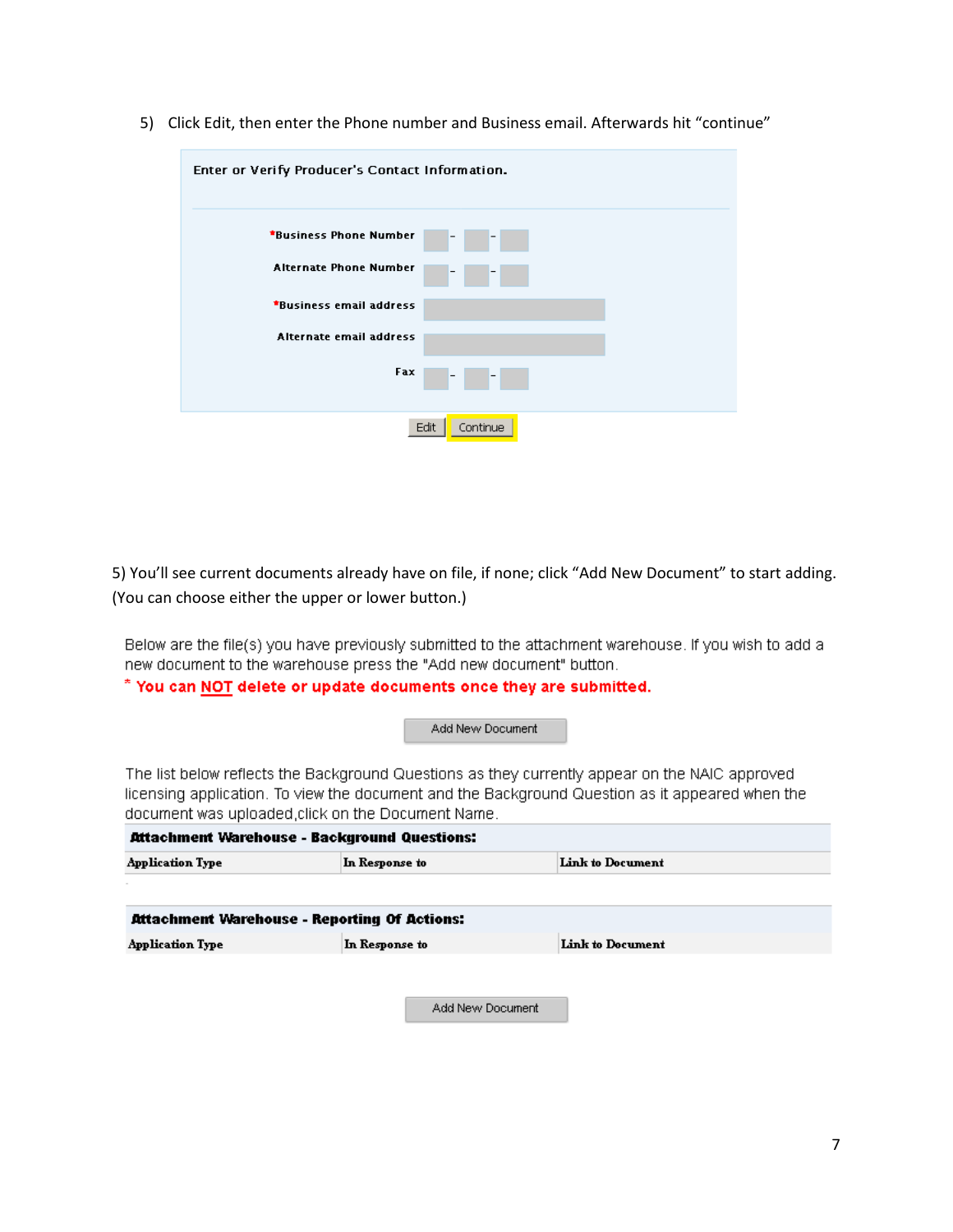5) Accept the user agreement on the next page

| -Select whether you are :- |                                   |
|----------------------------|-----------------------------------|
| C Producer                 | C Producer's Authorized Submitter |
|                            |                                   |
|                            |                                   |
|                            | Continue<br><b>Back</b>           |

**6) Fill out the below, make sure:**

- **Correct Category is selected** (Many customers will choose the first license type, non-resident adjuster licensing, in error.)
- **"Date of Action" format is correct.** (Date of action refers to the date of the incident, fine, etc.)

Use this screen to attach a new document to a background question. After the document is attached, you cannot alter or change any submitted documents.

| * Category:<br><b>Help</b>          | Non-Resident Adjuster Licensing - Background Question 1A<br>Non-Resident Adjuster Licensing - Background Question 1B<br>Non-Resident Adjuster Licensing - Background Question 1B1<br>Non-Resident Adjuster Licensing - Background Question 1B2<br>Non-Resident Adjuster Licensing - Background Question 1C |
|-------------------------------------|------------------------------------------------------------------------------------------------------------------------------------------------------------------------------------------------------------------------------------------------------------------------------------------------------------|
| * Date of Action:                   | (mm-dd-yyyy)                                                                                                                                                                                                                                                                                               |
| * Document Description By Producer: | $-11$<br>(250 maximum characters including spaces and punctuation.)                                                                                                                                                                                                                                        |
| * Document to upload: Browse        | No file selected.                                                                                                                                                                                                                                                                                          |
|                                     | Attach Document<br>Back                                                                                                                                                                                                                                                                                    |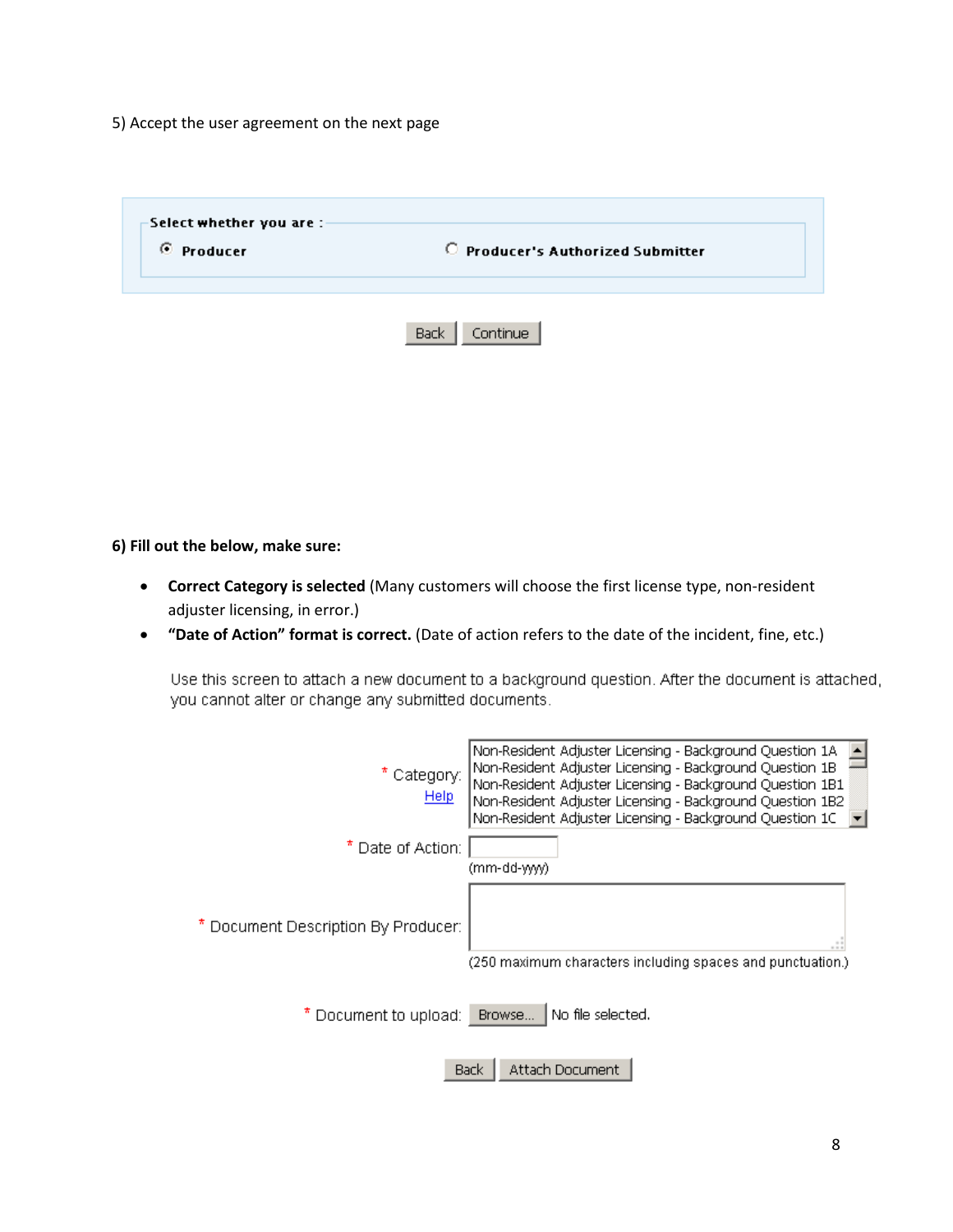## **Reporting of Action (ROA)**

Reporting Of Actions (ROA)

1) Use the link as follow to sign-in<https://nipr.com/licensing-center/attachments> or select the Attachment Warehouse button from the home page.

2) Click "ROA Attachment Warehouse" and accept the use agreement.

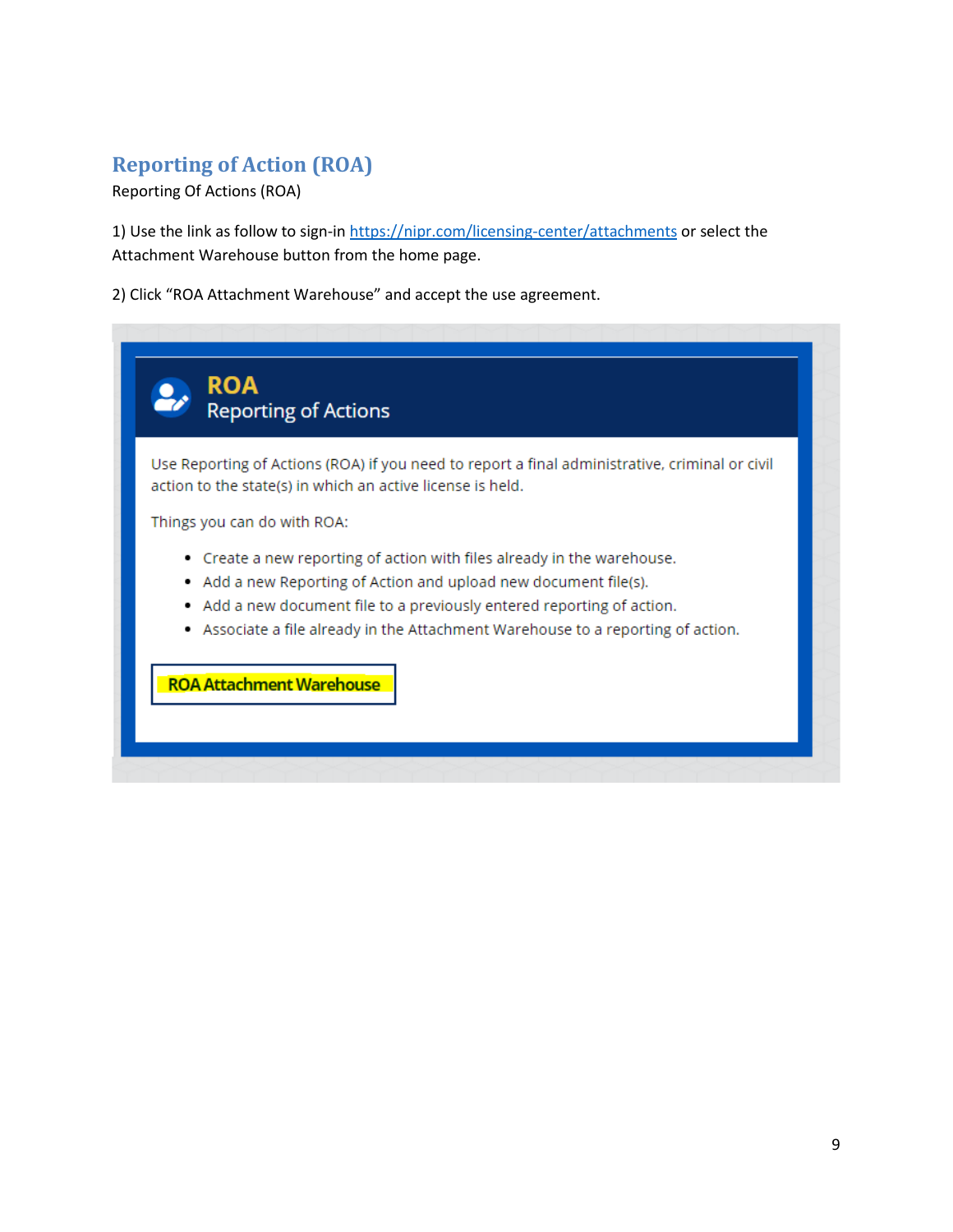3) A customer can use either one of the sign in option and log in to the ROA.

| Sign-In                                     |                       |
|---------------------------------------------|-----------------------|
| Individual and Agency sign-in with NPN<br>۰ |                       |
| *Resident State:                            |                       |
| * <u>Resident License Number</u>            |                       |
| *National Producer Number (NPN)             |                       |
| * SSN/FEIN (Last 4 digits)                  |                       |
| Agency sign-in without NPN                  |                       |
| *FEIN                                       |                       |
| *Firm Name                                  |                       |
|                                             | <b>Reset</b><br>Login |

4) Click Edit, and then enter the Phone number and Business email. Afterwards hit "continue"

| Enter or Verify Producer's Contact Information.    |
|----------------------------------------------------|
| *Business Phone Number<br>$\overline{\phantom{a}}$ |
| <b>Alternate Phone Number</b>                      |
| *Business email address                            |
| Alternate email address                            |
| Fax.                                               |
| Edit<br>Continue                                   |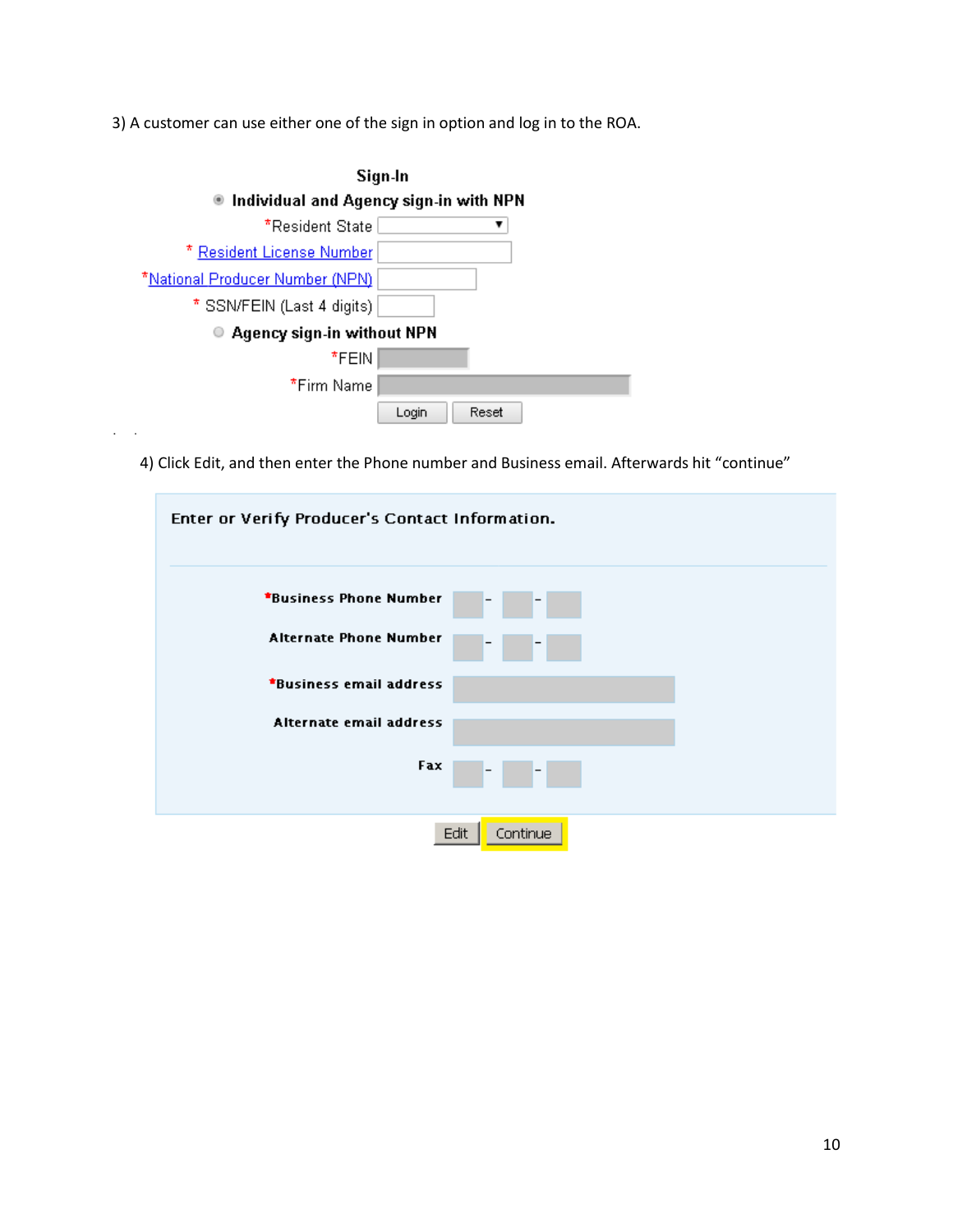5) You will see current documents already have on file, if none; click "Add New Document" to start adding. (You can choose either the upper or lower button.)

Below are the file(s) you have previously submitted to the attachment warehouse. If you wish to add a new document to the warehouse press the "Add new document" button.

\* You can NOT delete or update documents once they are submitted.

Add New Document

The list below reflects the Background Questions as they currently appear on the NAIC approved licensing application. To view the document and the Background Question as it appeared when the document was uploaded, click on the Document Name.

| Attachment Warehouse - Background Questions: |                  |                  |  |  |
|----------------------------------------------|------------------|------------------|--|--|
| <b>Application Type</b>                      | In Response to   | Link to Document |  |  |
|                                              |                  |                  |  |  |
| Attachment Warehouse - Reporting Of Actions: |                  |                  |  |  |
| <b>Application Type</b>                      | In Response to   | Link to Document |  |  |
|                                              |                  |                  |  |  |
|                                              |                  |                  |  |  |
|                                              | Add New Document |                  |  |  |
|                                              |                  |                  |  |  |

6) Accept the user agreement on the next page

| -Select whether you are :-<br>C Producer | C Producer's Authorized Submitter |  |
|------------------------------------------|-----------------------------------|--|
|                                          | <b>Back</b><br>iontinue.          |  |

**Fill out the below, make sure:**